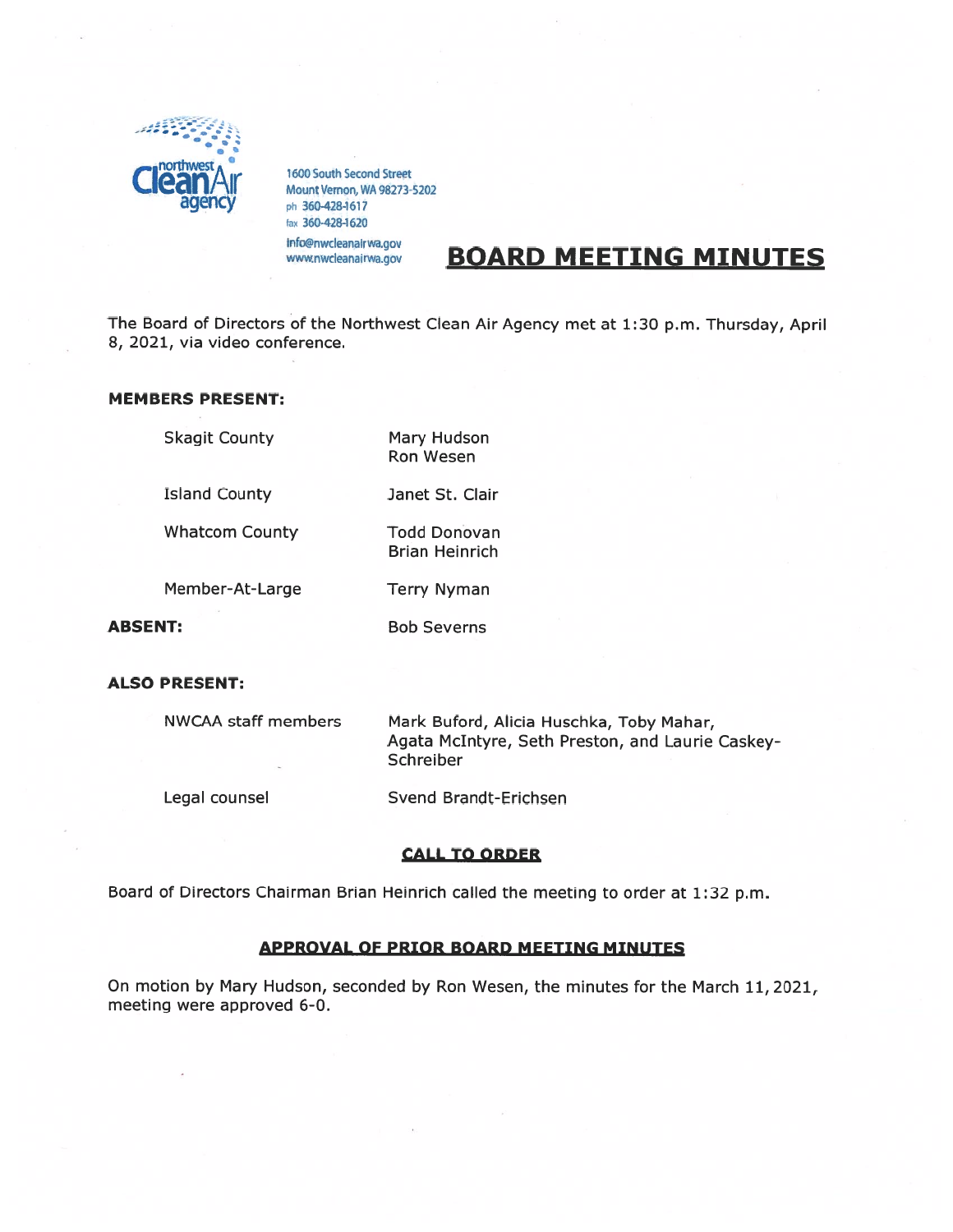#### NEW BUSINESS

NWCAA Engineering Manager Agata McIntyre provided <sup>a</sup> preview of an upcoming change to the Agency's rules that will come before the Board in June for approval. The rule change will adopt the latest versions of State and Federal rules by reference into NWCAA's rules. This will allow NWCAA to implement the latest versions of State and Federal rules on behalf of the Washington Department of Ecology and the Environmental Protection Agency. This change is needed because the State and Federal rules are periodically modified. NWCAA must re-adopt them into its own rules to implement the most recent versions of the rules. This requires <sup>a</sup> change to NWCAA Regulation 104.

This change is not expected to be controversial. However, as with any change to NWCAA regulations, it will go through <sup>a</sup> public comment period and <sup>a</sup> public hearing. Following the public process, the change to NWCAA Regulation 104 will come before the Board on June 10, <sup>2021</sup> for <sup>a</sup> vote. If approve<sup>d</sup> on that date, the changes will take effect on July 11, 2021.

### PRESENTATION

The Board heard <sup>a</sup> presentation about Whatcom County's Specialized Emergency Response Program (SERP). Team leader Chuck Henkel of the Bellingham Fire Department and Whatcom Fire District <sup>7</sup> Division Chief of Training Justin Iverson, and Thomas D'Angelo of BP Cherry Point explained SERP's overall purpose.

The SERP was formed in 1996 to serve as the primary hazardous materials response team for Whatcom County. SERP is <sup>a</sup> non-profit public-private partnership formed to respon<sup>d</sup> to any hazardous materials event. Approximately 30 volunteers from various organizations staff the team.

HAZMAT team members recently responded to an oil train derailment and fire that occurred in the Custer area of Whatcom County. NWCAA Executive Director Mark Buford approached them after this incident to see how the monitoring equipment that NWCAA previously provided gran<sup>t</sup> funding for was working. NWCAA is not <sup>a</sup> first responder, so the air quality information collected by this group during an emergency <sup>p</sup>lays <sup>a</sup> very important role in protecting the public. The new equipment served its purpose for this event.

SERP would also like to seek additional funding to update their self-contained breathing equipment (SCBA), which is now <sup>24</sup> years old, and is well pas<sup>t</sup> the recommended expiration date. The cost for acquiring this new SCBA would be approximately \$170,000.

Buford added that the NWCAA Cumulative Reserve fund - which consists primarily of collected penalty money - has <sup>a</sup> balance of \$731,000. Buford detailed other potential uses of Cumulative Reserve funds such as <sup>a</sup> transfer of \$100,000 to the Legal Reserve Fund, and use of approximately \$25,000 for <sup>a</sup> one-time project to reduce outdoor burning. If approve<sup>d</sup> by the Board, these (including the SERP request) would leave <sup>a</sup> balance of approximately \$436,000 in that fund.

Board members requested NWCAA staff to draft <sup>a</sup> resolution so that they can vote and make <sup>a</sup> decision about the SERP funding request. They also expressed <sup>a</sup> need to see <sup>a</sup> detailed estimate of the actual costs for the SCBA equipment. Buford will bring forward the resolution and supporting documentation at the May Board meeting.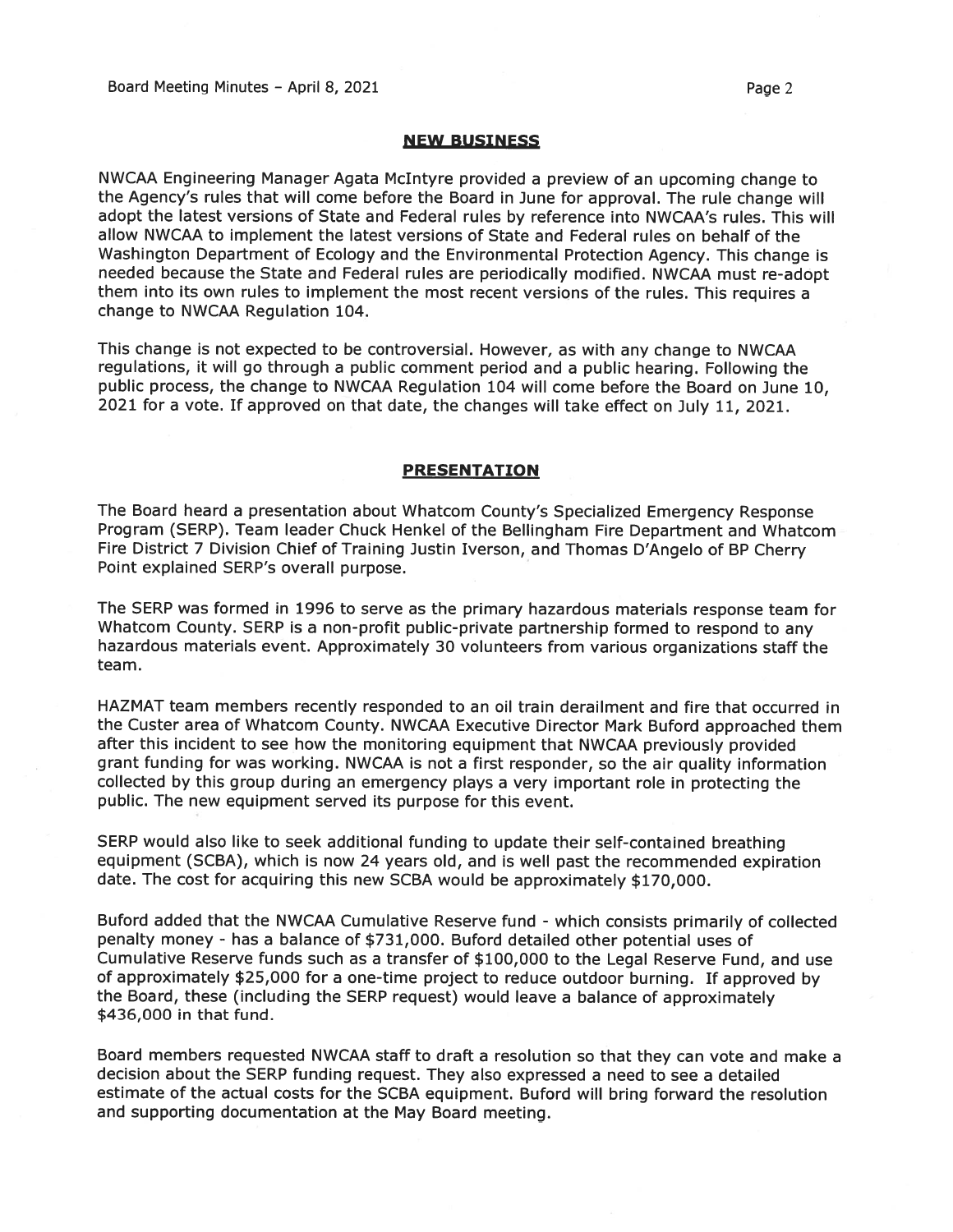## ACTION ITEMS

### Bills and claims

Board members discussed the bills and claims reports for March 2021 (\$360,415.52). Todd Donovan made <sup>a</sup> motion to approve the March 2021 bills and claims. Janet St. Clair seconded the motion, and the Board approved the bills and claims 6-0.

### STAFF REPORTS

#### Director's report — Mark Buford

Buford reported to the Board on the following matters:

• The Fiscal Year 2022 preliminary Agency budget was presented to the Advisory Council on March 25, 2021 and to the Finance Committee (St. Clair, Donovan, & Wesen) prior to today's Board meeting. Both groups provided good feedback, and approved the budget moving forward.

The FY 2022 budget will be presented to the full Board for review and comments during the May Board meeting, and the final version will be voted on during June 10, 2021 meeting. The budget will go into effect on July 1, 2021.

- • Buford has learned that the State of Alaska has been doing some emission testing on woodstoves, and they have discovered testing problems in stoves that were previously deemed as meeting the emission standards. Alaska currently has <sup>a</sup> list of problem woodstoves, and unfortunately it looks like some of the stoves that NWCAA has used as replacements in the Columbia Valley change-out program, are on that list. Further investigation will be needed to determine the specific issue that caused the problem — some are simple omissions, some are test failures. Moving forward, NWCAA will only offer stoves that have been confirmed by Alaska to meet the stringent 2020 emission standards.
- • Buford mentioned that Washington State Ecology Department's Air Program Manager, Kathy Taylor, will send out <sup>a</sup> letter to Board members to addressing Environmental Justice issues in our State. The same letter is being sent to the Boards of all seven local clean air agencies in Washington.
- • The Agency will undergo <sup>a</sup> financial audit this year by the State Auditor's Office for fiscal years 2019 and 2020.

#### New source review and air operating permit update — Agata McIntyre

NWCAA Engineering Manager Agata McIntyre reported on the March 2021 construction permit (New Source Review) activity.

During March, the Agency received five applications for construction permits and issued four construction permits.

One of the applications received was from Silfab Solar. The company, which manufactures solar panels, has an existing <sup>p</sup>lant in Bellingham and wants to add another manufacturing